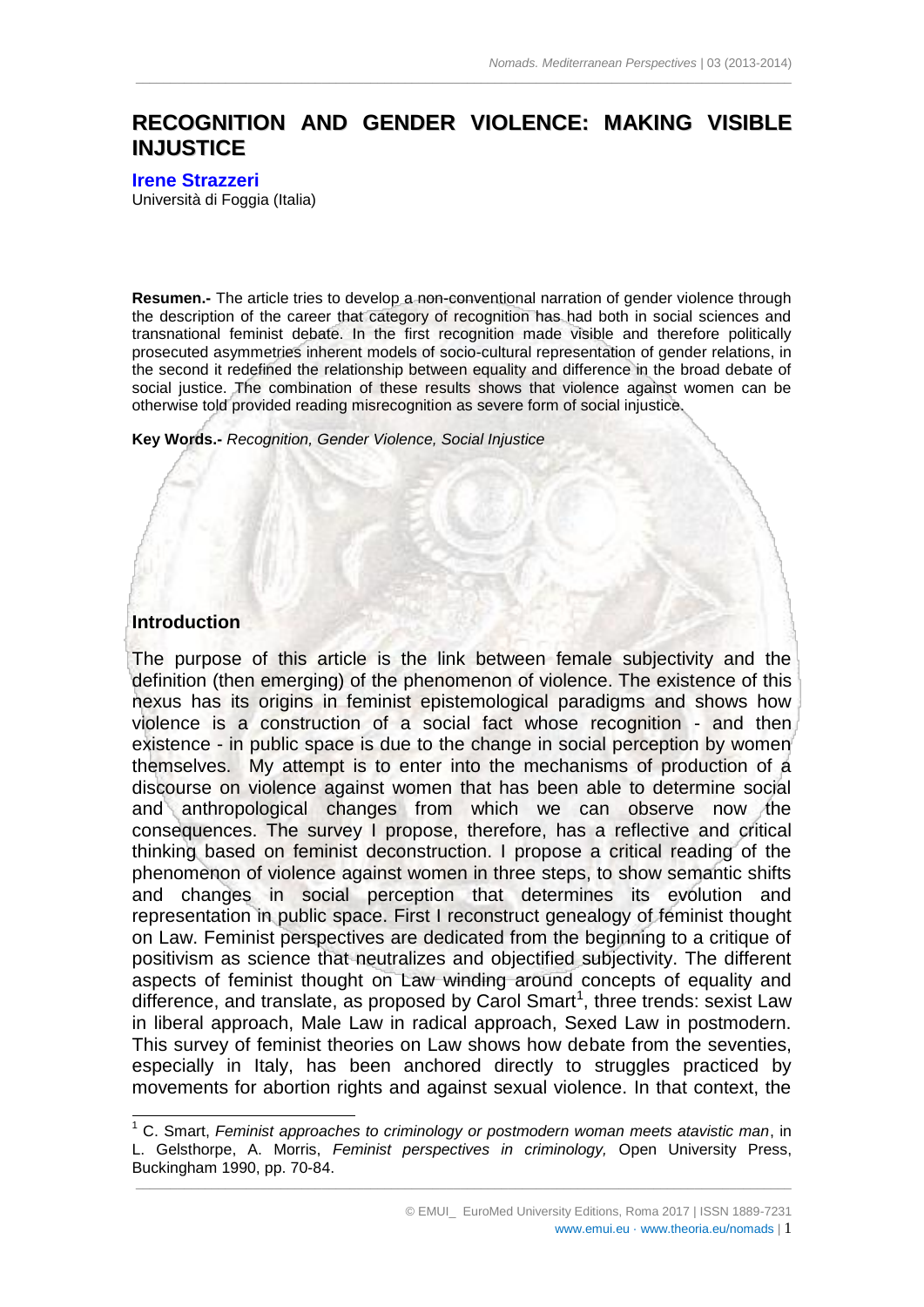violence was denounced as a phenomenon rooted above all in the family, opening the first phase of development of feminist strategies for combating domestic violence, which will then be followed by a second phase, characterized by the development of women's refuges.

 $\_$  ,  $\_$  ,  $\_$  ,  $\_$  ,  $\_$  ,  $\_$  ,  $\_$  ,  $\_$  ,  $\_$  ,  $\_$  ,  $\_$  ,  $\_$  ,  $\_$  ,  $\_$  ,  $\_$  ,  $\_$  ,  $\_$  ,  $\_$  ,  $\_$  ,  $\_$  ,  $\_$  ,  $\_$  ,  $\_$  ,  $\_$  ,  $\_$  ,  $\_$  ,  $\_$  ,  $\_$  ,  $\_$  ,  $\_$  ,  $\_$  ,  $\_$  ,  $\_$  ,  $\_$  ,  $\_$  ,  $\_$  ,  $\_$  ,

The definition of gender violence will follow the political and cultural change, reaching to introduction of the term "femicide"<sup>2</sup> that characterizes the current debate. Secondly, I enter in the actuality of phenomenon, analyzing gender violence as a social fact: media representation, perception of safety and public order, the real numbers of victims. In particular, I try to reconstruct the drift of security-representation of gender violence in recent years investigating the processes of criminalization and victimization, which is the main objective critique of the practices of deconstruction in new-feminist movements. Finally, I focus on the formulation of codes and cultural grammars by new-feminism, which I consider fundamental to collective action of the contemporary movements. My reflection ends with the possibility to see into the formulation of a new neo-feminist lexicon the deconstruction of gender violence not only as device for control of bodies and subjectivities, but also as an expression of social injustice.

## **1. Genealogy of feminist Critic of Law**

The feminist reflection on Law is derived naturally from general critical to systems of knowledge, production and assignment of meaning, constituted by positivist social sciences. First, what general guide feminist critique of Law in its various forms is the deconstruction of the Subject of law, assumed as neutral, independent and universal, but drawn around in fact as white western owner man. He is an actor detached from reality, without relations or dependencies, asexual: a *fictio juris*, of which feminisms criticize the distance from the concrete embodied experience. Second, and consequently, conceptualizations of equality and difference are in question, both as horizons of feminist political action. Some feminist theories identify equality as goal or practical means to achieve an improvement in the status of women, while other perspectives argues the irreducibility of difference, first of all the sexual, to paradigm of law and human rights. This ambivalence has to do with question of whether to use law in an instrumental way, and has marked historically division between feminist movements with respect to the claim of protections, rights and recognition. In addition, the general object of feminist critique of Law is its classificatory function, which ranks subjectivity in predefined roles instead in dynamic relationship between them, in constant change, characterized by influences and experiences unique and unrepeatable, so don't reducible to abstract types provided by legal standards. This dimension of rigidity of Law produces the paradox of individual atomic, without body and history. Several authors have tried to systematize the different phases of feminist thought on Law in large areas, starting from the different basic concepts. One of these is Carol Smart, with its famous historic tripartite summarized in slogan: right is

 $\_$  , and the state of the state of the state of the state of the state of the state of the state of the state of the state of the state of the state of the state of the state of the state of the state of the state of the

-

<sup>2</sup> B. Spinelli, *Femminicidio*, FrancoAngeli, Milano 2008.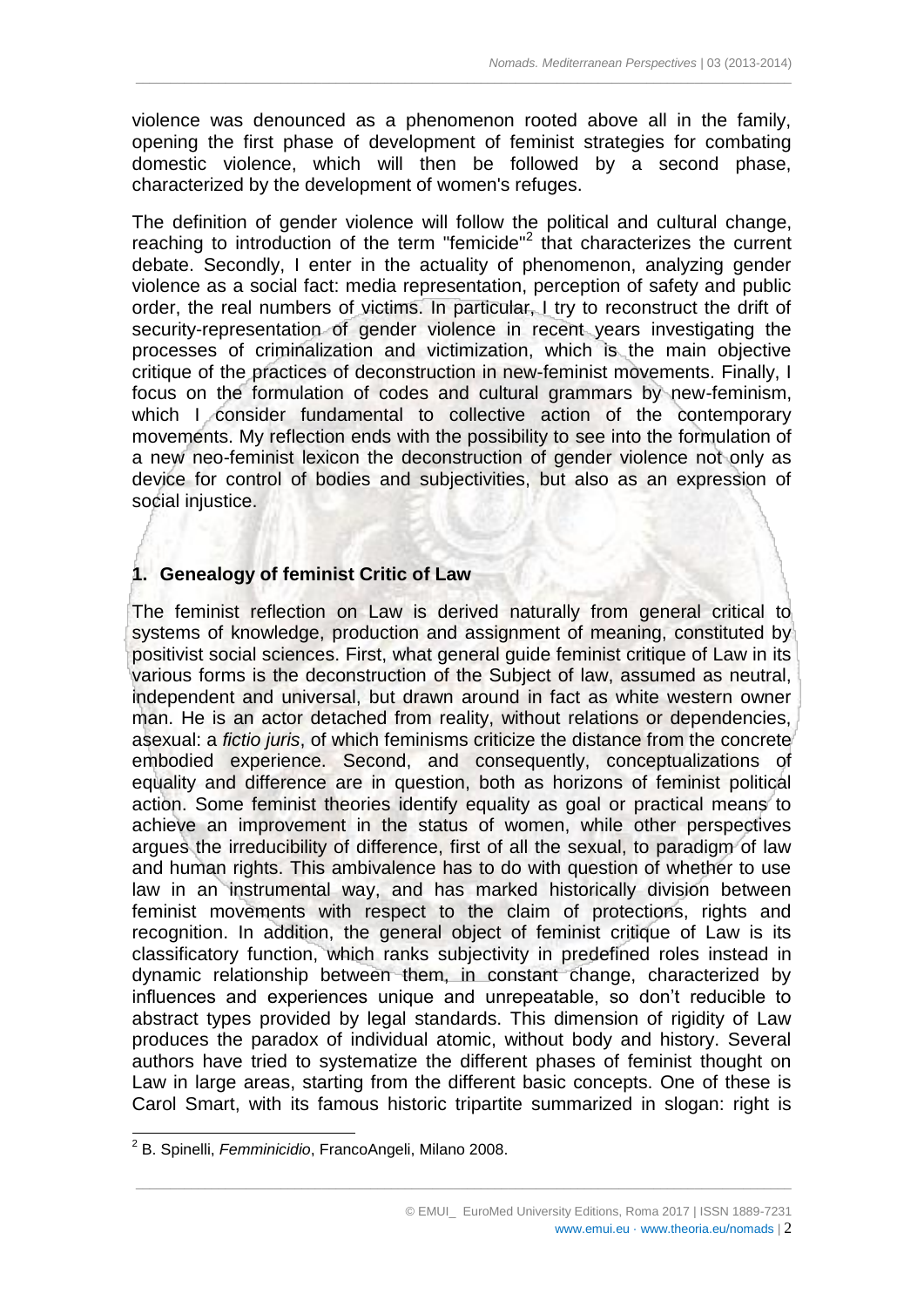sexist, right is male, right is sexed. This division may be useful to understand how analytical elements described above are present in every declination of feminist thought, although in contradictory forms, and why new-feminism continue to produce a political discourse and a public debate that insists, instead, on categories of subject, differences and bodies. From point of view of analysis of discrimination against women, the basic problem of the liberal approach is that the criterion of assessment - the standard to which to refer to is the man, while Law is regarded as an object of study in neutral liberal regime, thus circumventing the whole problem of construction of power relations that characterizes law and society in general

 $\_$  ,  $\_$  ,  $\_$  ,  $\_$  ,  $\_$  ,  $\_$  ,  $\_$  ,  $\_$  ,  $\_$  ,  $\_$  ,  $\_$  ,  $\_$  ,  $\_$  ,  $\_$  ,  $\_$  ,  $\_$  ,  $\_$  ,  $\_$  ,  $\_$  ,  $\_$  ,  $\_$  ,  $\_$  ,  $\_$  ,  $\_$  ,  $\_$  ,  $\_$  ,  $\_$  ,  $\_$  ,  $\_$  ,  $\_$  ,  $\_$  ,  $\_$  ,  $\_$  ,  $\_$  ,  $\_$  ,  $\_$  ,  $\_$  ,

"Law does not stand outside gender relations and adjudicate upon them. Law is Part of These relations and is always gendered Already in Its principles and practices. We cannot separate out one practice - called discrimination - and ask for it to cease to be gendered as it would be meaningless to request "<sup>3</sup>

This approach is overcome by the so-called second wave of feminism, that identifies male Law as crux of the problem. This is the radical feminism, which interprets Law as an institution forged in image of a subject notionally neutral but actually male. This approach opens a space in which women can take voice and tell their own experiences, thus founding the field of studies on the "victim". Once again, however, this approach remains anchored to a static view of reality, in which the membership of a gender - be women - brings with it a potential consequences: to be victims. Are known, in this sense, MacKinnon battles for recognition of sexual harassment as crime, and for prohibition of pornography. Rights for MacKinnon can be used, then, as tool to change the symbolic and material condition of women, affecting representations and behaviors detrimental to the dignity of all women (according to MacKinnon) but: is the same public representation of the female image that has normalizing function, and therefore legislation, to indicate to woman her status and her role. The core around which develops the radical feminist perspective, born in the 60s, is sexuality, seen as device to control and oppression of women, especially in the family. Stanko says:

"Women's lovers are more dangerous than the stranger on the street. And because many of women's social, educational and economic situations take place primarily within a framework of heterosexuality, they are at risk of violence merely because they are in some form of a relationship with a Man" $4$ 

The slogan of radical feminism is "all men are rapists", but, as says Tamar Pitch<sup>5</sup>, not all men are rapists. On this ridge is played in part the risk of essentialist radical feminism, which describes all men as oppressors of female

-

<sup>3</sup> C. Smart*, Feminist approaches to criminology or postmodern woman meets atavistic man,* op. cit., p. 80.

<sup>4</sup> E. Stanko, *When Precaution Is Normal: A Feminist Critique of Crime Prevention*, in L. Gelsthorpe, A. Morris, *Feminist perspectives in criminology.* Open University Press, Buckingham 1990.

 $\_$  , and the state of the state of the state of the state of the state of the state of the state of the state of the state of the state of the state of the state of the state of the state of the state of the state of the 5 T. Pitch, (a cura di), *Studi sulla questione criminale. Ginocidio. La violenza maschile contro le donne*., Vol. 3, n. 2., 2008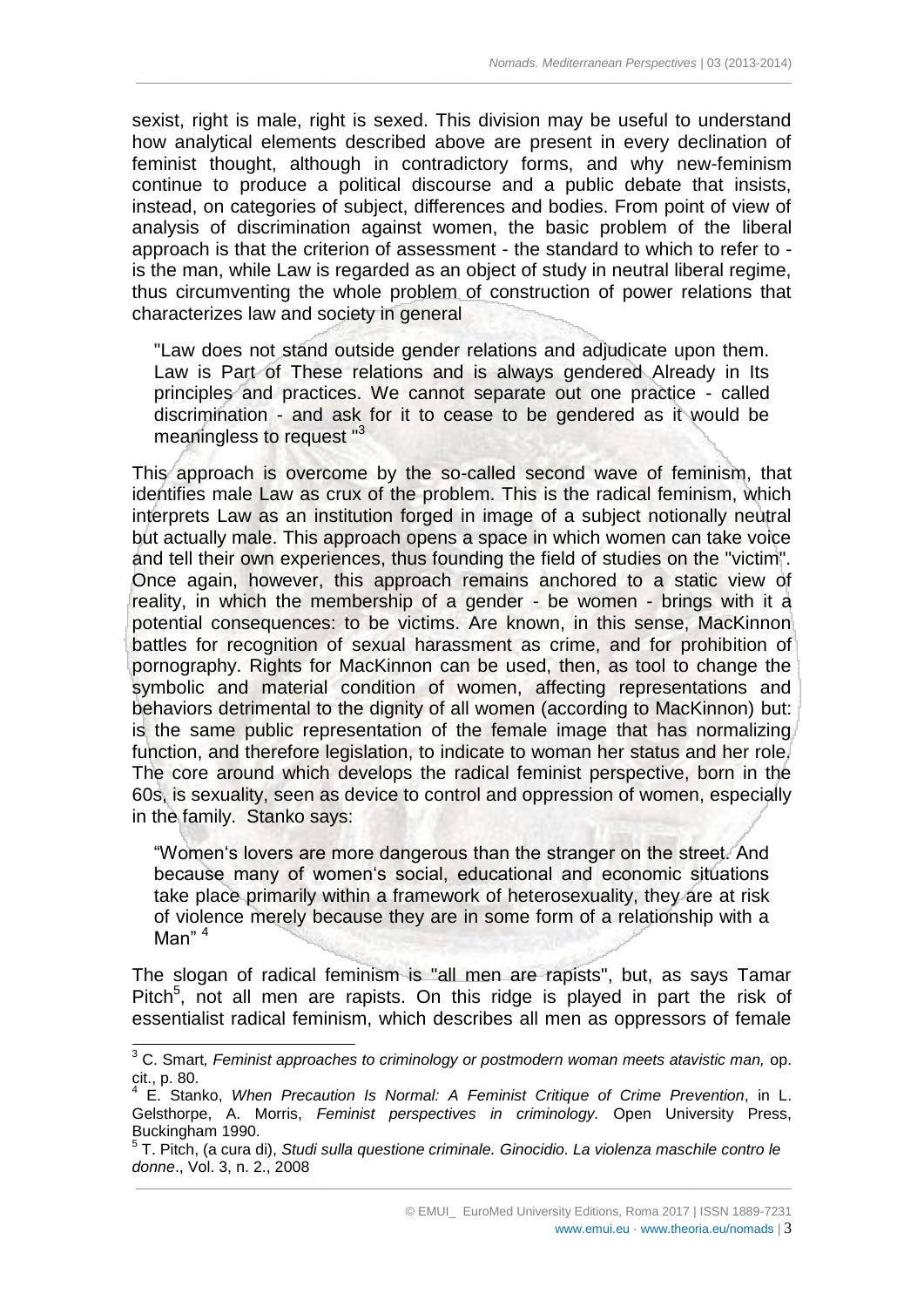gender, as if they had total power over their own lives. Essentialism underlies this position tends to flatten reality of gender relations in a static and unchangeable, which is only the size of sexuality (divided in a binary) to hack into crime-detection: are not taken into account, as in socialist feminism for example, variables of class or "race". The third approach described by Smart is the postmodern argument that Law is sexed: it exceeds strict gender dichotomy of radical feminism and proposes a more fluid concept of positioned sexed. Law is both product and creator of the gender, subjectivity, identity, it becomes a technology of construction of gender that is no longer, according to this approach, unitary and monolithic, but is fragmented and mixed with the various social aspects class, ethnicity and sexuality. One of the main aspects of postmodern feminist analysis is the centrality of symbolic representation of social phenomena in contemporary society: through which meaning is produced and political significance helpful to nominate and then classify social phenomena underlying the social reality, thus producing systems knowledge, discursive orders and regimes of truth that justify policy choices of government. It is, according to Braidotti, a new materialism: in philosophy, postmodernism is marked by the crisis of the modern subject $6$ . The Man, the dominant subject is constituted in what it excludes, as that through which it authorizes and values. In this perverse logic other are made and produced. One of the central questions posed by postmodern feminism in fact, according to Flax, is to understand and (re)constitute the self, gender, knowledge, social relations and culture without returning to a paradigm of thought and practice linear, teleological, hierarchical, holistic, or binary. Flax says it:

 $\_$  ,  $\_$  ,  $\_$  ,  $\_$  ,  $\_$  ,  $\_$  ,  $\_$  ,  $\_$  ,  $\_$  ,  $\_$  ,  $\_$  ,  $\_$  ,  $\_$  ,  $\_$  ,  $\_$  ,  $\_$  ,  $\_$  ,  $\_$  ,  $\_$  ,  $\_$  ,  $\_$  ,  $\_$  ,  $\_$  ,  $\_$  ,  $\_$  ,  $\_$  ,  $\_$  ,  $\_$  ,  $\_$  ,  $\_$  ,  $\_$  ,  $\_$  ,  $\_$  ,  $\_$  ,  $\_$  ,  $\_$  ,  $\_$  ,

" We live in a world in which gender is a constituting social relation and in which gender is also a relation of domination. Therefore, both men's and women's understanding of anatomy, biology, embodiedness, sexuality, and reproduction is partially rooted in, reflects and must justify (or challenge) preexisting gender relations"

The aim of postmodern feminism then, according to Flax, must be to denaturalize gender and at the same time deconstructing the concept of nature. Concept in which some feminists , so to speak, are taking refuge essentialysing stereotypes naturalized as maternity and care attitude.

## **2. Gender Violence as a social fact**

 $\overline{a}$ 

Women's bodies continue to be a crucial point for definition of the social order and its social and legal norms. Around the sexuality of women, are constructed discursive orders, several articulated, but all ultimately aimed on the one hand to affirmation of heterosexual norm, and on the other to expropriation of ability to self-determination. In the last decade we have produced two different discursive waves: social security that saw violence and prostitution both devices to stir social alarms, justify repressive measures, reproduce securitarian

<sup>6</sup> R. Braidotti, *Nuovi soggetti nomadi,* Sassella, Bologna 2002.

 $\_$  , and the state of the state of the state of the state of the state of the state of the state of the state of the state of the state of the state of the state of the state of the state of the state of the state of the 7 Flax J., *Postmodernism and Gender relations in feminist theory*, in Nicholson L. (a cura di), *Feminism/Postmodernism*, Routledge, London, 1990, p. 75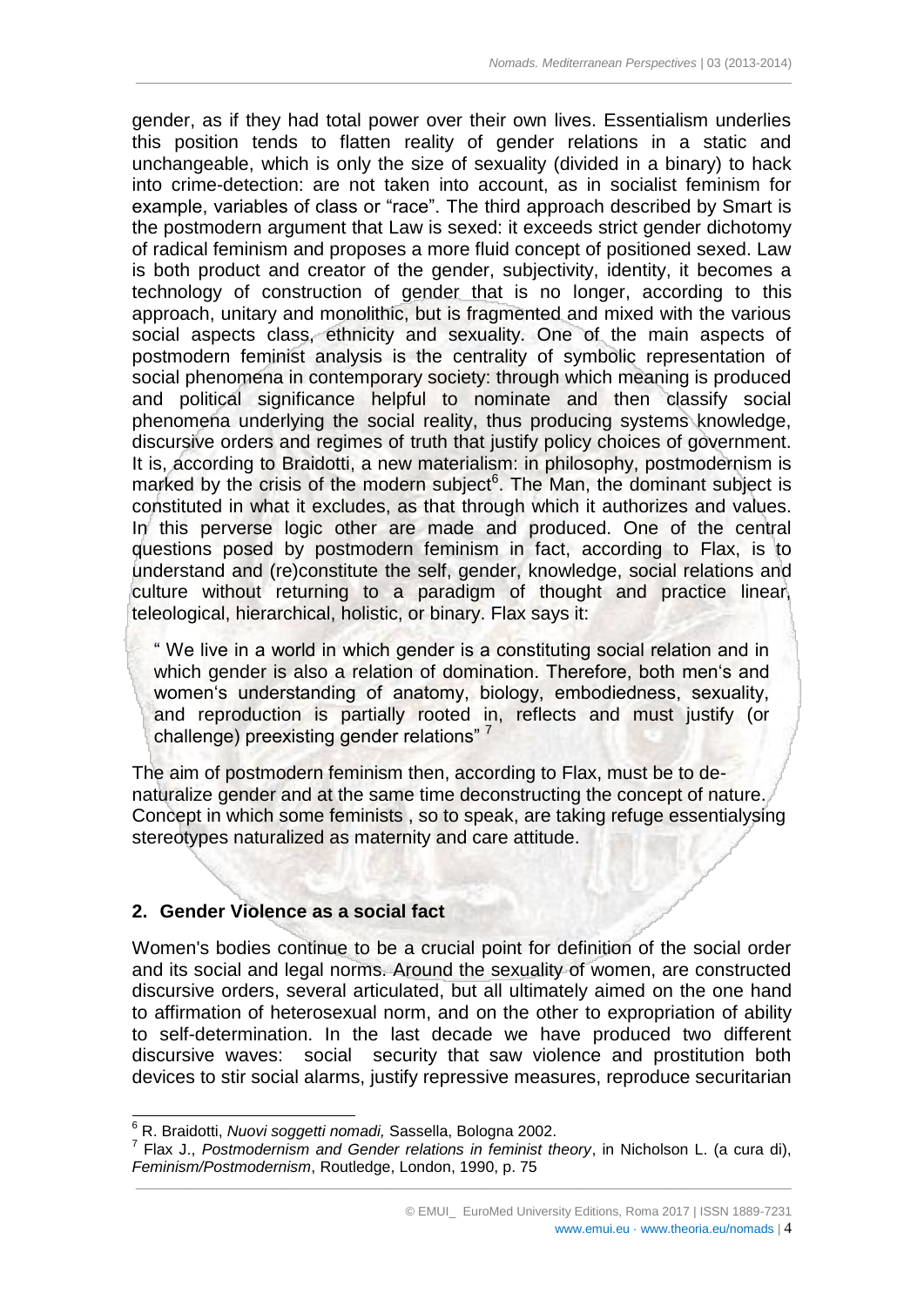rhetorical and at the same time reaffirming the social roles of essentialized gender; the next in which we are still immersed, where violence against women "back home" (where in fact it has always been), while raging sex scandals related to political leaders, like Berlusconi, and spread of a new-moralistic discursive order that once again distorts meaning of terms such as prostitution, violence, self-determination and freedom with the objective of restoring order of gender relations and weaken grip of the word - and articulated policy - of women. In this debate, feminism and politics as a cognitive perspective, though with different variations and ambivalences, calls into question order of discourse, showing figure and test of anthropological and social transformations that took place in recent years is in this dimension, where spilling continuously discursive orders and regimes of truth, which plays game of redefining relationship between gender and generations, between politics and morality, between bodies and their representations. Following a number of cases of sexual violence attributed to foreigners, it often happens in Italy that the answer is a new decree Law on sexual violence and stalking. This trend correlates the alarm on immigration and gender violence, using as an adhesive securityspeech: often used the expulsion of illegal a, as if the two phenomena were linked by any relationship. The role played by media in these events is crucial. Suffice it to observe how relationship between actual performance of offenses, their media representation (in terms of quantity and quality), and perception of insecurity mainly due to immigration is significant and shows a clear trend: while the trend of crime is in decline , their media representation grows. Thus it happens that in public debate on violence against women disappear violence and abuse against women inside and outside the family, that is just the picture more 'truthful of violence against women. In Italy, almost 70% of violence is committed by former partners, family members and close friends<sup>8</sup>. However, the stereotype of migrant rapist again makes evident the intrinsic link between sexuality and ethnicization of public enemy, through the media construction of moral panic. It is clear, moreover, as the deep mobilizing power of rape is crucial to focus public attention on social alarms induced, useful to build the contours of a *folk devil* against which to project their anxieties and social concerns. Of course this is nothing new: the scapegoat has always been used to build the public discourse around the looming threat of a public enemy that passes through our city, making them dangerous, degraded, insecure. The enemy is stranger, the Other, who endangers identity with his presence (presumed single monolithic) of a supposed community (ethnic, national, moral or religious). And this is precisely the point. In the case of rape, what matters is that they are others who rape, scoring an insurmountable boundary between "us" and "them": a border culture, civilization, religion, and so on. In other words, violence against women is a social identity that defines, before defining the difference for themselves who rapes. Instrumentally so emotional mobilization, that comes from violence or the murder of a woman, sets out what our this woman represents: an ethnic community, national, religious, which is opposed to the stranger, the enemy, the rapist. This process of victimization of women also has another substantial performative function: to crush the players

 $\_$  ,  $\_$  ,  $\_$  ,  $\_$  ,  $\_$  ,  $\_$  ,  $\_$  ,  $\_$  ,  $\_$  ,  $\_$  ,  $\_$  ,  $\_$  ,  $\_$  ,  $\_$  ,  $\_$  ,  $\_$  ,  $\_$  ,  $\_$  ,  $\_$  ,  $\_$  ,  $\_$  ,  $\_$  ,  $\_$  ,  $\_$  ,  $\_$  ,  $\_$  ,  $\_$  ,  $\_$  ,  $\_$  ,  $\_$  ,  $\_$  ,  $\_$  ,  $\_$  ,  $\_$  ,  $\_$  ,  $\_$  ,  $\_$  ,

 $\frac{1}{8}$ ISTAT, *La violenza e i maltrattamenti contro le donne dentro e fuori la famiglia*  [http://www.istat.it/salastampa/comunicati/non\\_calendario/20070221\\_00/testointegrale.pdf](http://www.istat.it/salastampa/comunicati/non_calendario/20070221_00/testointegrale.pdf), 2006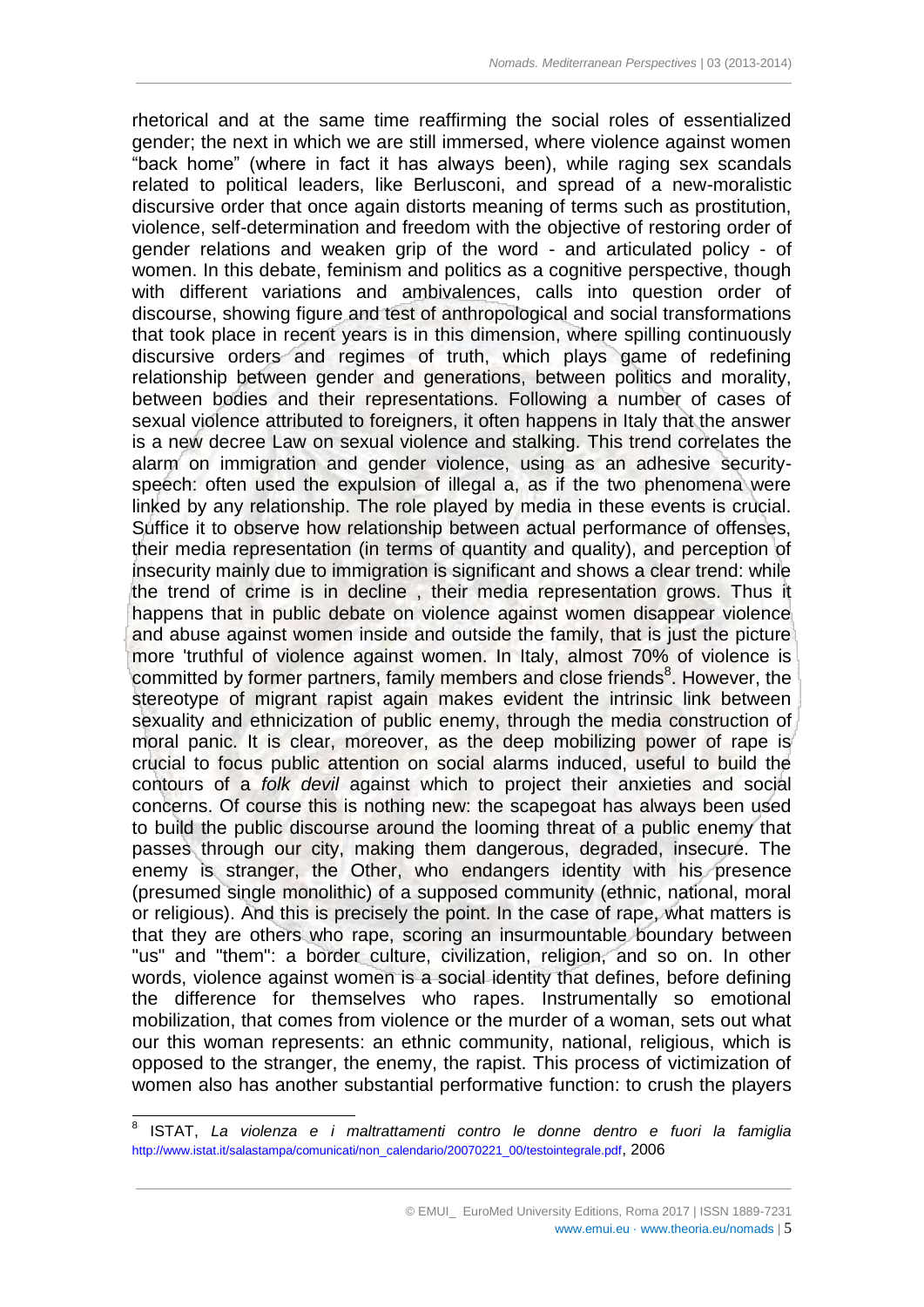involved in predetermined roles (offender / victim), neutralized and divorced from the materiality of human and social relations. Roles that do not realize ambivalences and contradictions of the relationships and conflicts, which bring to light the cultural and social aspects of gender violence and that, especially in the case of violence against women, expropriate the latter of the possibility of taking word from the self-determination But not only. The distinction between good and bad victim (or defendant), useful to identify a community, it also serves to define what our women, to say what qualities must have a victim to be legitimate defended. The victim is useful to outline good conduct to which woman must adhere equally well for it to be recognized victim and not guilty (or imputed). In this sense, therefore, gender violence is a powerful biopolitics: through which you can define ethnic identities and public enemies, alarms, moral, normal and deviant sexual behavior, gender roles essentialized and so on. This is the story of the status of victim-defendant assigned to women from violence legislation. Processes of victimization and criminalization pass through the construction of stereotypes, essentialized roles, culturalized bodies. In the case of violence, as we have seen, on the one hand, female body is used to justify repressive intervention racist, scoring once again the deep interconnection between sexuality, identity, processes of criminalization and ethnicization. On the other hand, the representation of culturalized bodies used to say in general an order between the sexes, in which female is finally deprived of subjectivity and to speak out. Victim or others will talk about her. Because through censorship of its subjectivity hide the processes of emancipation, selfdetermination and freedom that are the source of fundamental conflict in our society.

 $\_$  ,  $\_$  ,  $\_$  ,  $\_$  ,  $\_$  ,  $\_$  ,  $\_$  ,  $\_$  ,  $\_$  ,  $\_$  ,  $\_$  ,  $\_$  ,  $\_$  ,  $\_$  ,  $\_$  ,  $\_$  ,  $\_$  ,  $\_$  ,  $\_$  ,  $\_$  ,  $\_$  ,  $\_$  ,  $\_$  ,  $\_$  ,  $\_$  ,  $\_$  ,  $\_$  ,  $\_$  ,  $\_$  ,  $\_$  ,  $\_$  ,  $\_$  ,  $\_$  ,  $\_$  ,  $\_$  ,  $\_$  ,  $\_$  ,

## **3. New codes of contemporary feminisms: the communication campaigns against gender violence**

The contemporary movements are prophets of the present. They do not have the strength of power, but the power of "word". In complex societies, in fact, social conflicts develop from the definition of identity, needs and relationships. The contemporary movements, according to Melucci<sup>9</sup>, have developed to reformulate systems of meaning reclaiming power of naming in public discourse. The world's symbolic of self-representation, cultural meanings needs and relationships, therefore, has become the central space of the politic, within dimension of reflexivity become typical of postmodern societies. It is in this dimension that the movements start processes of deconstruction and reconstruction of new codes challenge the dominant one to interpret and transform reality. Feminist movements in fact always use symbolic tools to assert their speech in public space. The reticular form of activism, typical of contemporary movements, also characterizes efforts of feminist groups, especially around mobilizations in project, identifying policy issues, recognizing reflective practice of everyday life. And this confirms again as the inductive approach and immanent critique of feminism is based on practical experience,

 $\overline{a}$ 

<sup>&</sup>lt;sup>9</sup> Cfr. A. Melucci, *Verso una sociologia riflessiva. Ricerca qualitativa e cultura,* Il Mulino, Bologna, 1998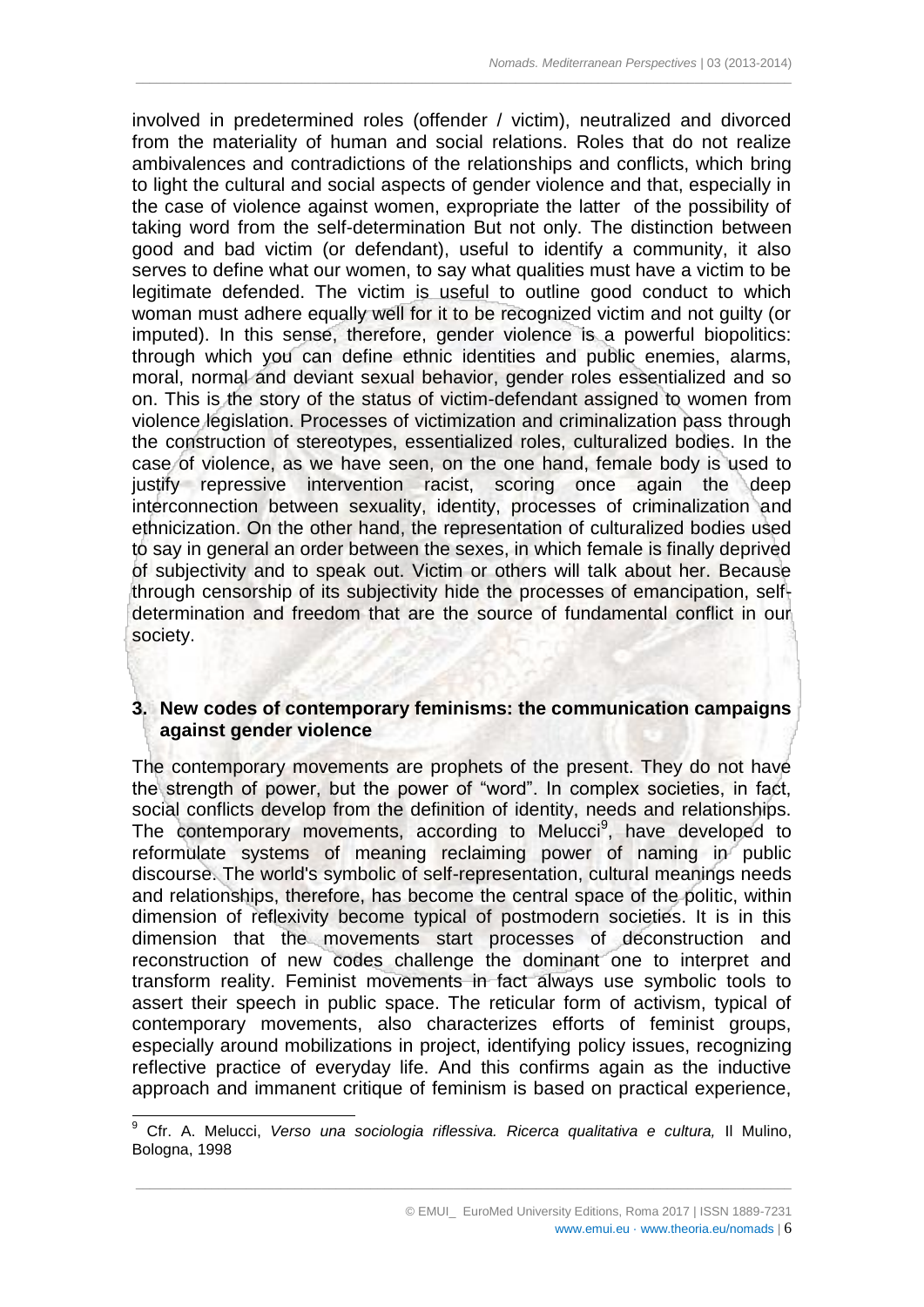and critically revised policy to make it the subject of political action and research. It is thus that in recent years have developed the most significant mobilization of feminist movements.

 $\_$  ,  $\_$  ,  $\_$  ,  $\_$  ,  $\_$  ,  $\_$  ,  $\_$  ,  $\_$  ,  $\_$  ,  $\_$  ,  $\_$  ,  $\_$  ,  $\_$  ,  $\_$  ,  $\_$  ,  $\_$  ,  $\_$  ,  $\_$  ,  $\_$  ,  $\_$  ,  $\_$  ,  $\_$  ,  $\_$  ,  $\_$  ,  $\_$  ,  $\_$  ,  $\_$  ,  $\_$  ,  $\_$  ,  $\_$  ,  $\_$  ,  $\_$  ,  $\_$  ,  $\_$  ,  $\_$  ,  $\_$  ,  $\_$  ,

The communication campaigns produced within new-feminism using these techniques, which have become baggage shared of social movements, they are mainly intended to deconstruct gender stereotypes, to unveil the asymmetry underlying the relationships, to denounce violence latent in many behaviors considered normal in the everyday life. But not only. Faithful to the practice of critical self-reflexive, new-feminist campaigns not even save themselves and areas of motion within which they develop and are diffused. They put a theme, so much provocative as it is effective, the fact that the same self-organized social spaces, meaning this term in the broadest sense (events, festivals, meetings), are never to be considered once and for all spaces freed from gender violence, prejudices, from machismo. In the paths of sharing, processing and production of campaigns and mobilizations are put in motion processes instead of (self-) critical analysis of practices and ways of relating within groups themselves. The issue of gender violence so immediately immerses us in this dimension of self-reflexivity, because it imposes a very high level of awareness and ability to recognize themselves as part of the problem in question. The movement itself becomes the field of political intervention, showing the problem of asymmetry in gender relations and (therefore) of power within it, and thus questioning its nature and form. Another central aspect of the communicative work of movements, in particular new-feminist, is to networking, tool unavoidable diffusion of materials and connection between different experiences. Almost all policy documents in fact today traveling on network and are available to all realities for their reproduction; appeals to assemblies, for communication campaigns, and the same flow of information circulating via blogs, mailing lists and websites. On the issue of violence against women, in the sense of discursive and performative device of gender relations, newfeminist collective have produced different types of public campaigns involving the production and dissemination of materials including computer awareness and denunciation of its causes and social consequences. In particular I want to mention three campaigns, significant for the dimension of the involvement of groups that have participated in their formulation and implementation of social reality.

- 1. The first originated at the national demonstration against gender violence 2007 in Rome, bearing the title "Not in my name" and focused on aspects of violence and exploitation of women's bodies in order to justify repressive measures against foreigners, while at the same time it confirms the structural dimension of violence within family relationships
- 2. The second, entitled "Macho-free zone Sure that's enough?" It spreads via computer at national level. The campaign had two forms: on the one hand was the photographic representation of some paradoxical situations in which you would find women who want to follow the precepts of good conduct to prevent violence in public places. On the other insists on the stigmatization of macho behavior, through the distribution of leaflets and brochures ironic during events and parties in public spaces.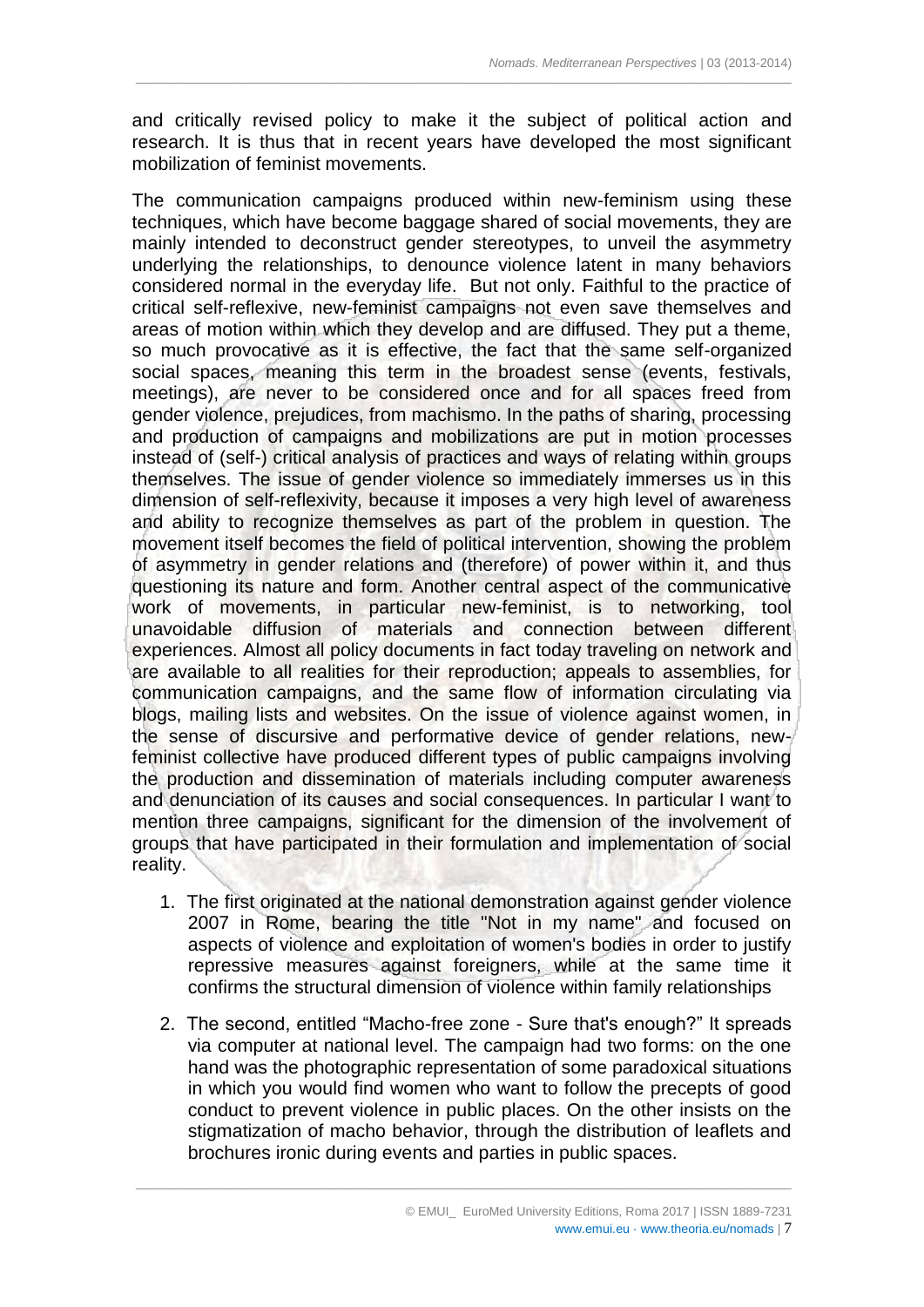3. The third "Rigeneriamoci" of 2010 is particularly interesting for two reasons: the first is that it is part of a march against insecurity, until that time the sexuality of bodies was never considered, but deemed granted if not irrelevant. Secondly, the campaign involved the majority of neofeminist collective, summoned to make up for absence of a political reflection of gender, and was therefore the occasion to meet and discuss various manifestations of violence: the symbolic, the homophobic, securitarian considered parts of the same organic problem.

 $\_$  ,  $\_$  ,  $\_$  ,  $\_$  ,  $\_$  ,  $\_$  ,  $\_$  ,  $\_$  ,  $\_$  ,  $\_$  ,  $\_$  ,  $\_$  ,  $\_$  ,  $\_$  ,  $\_$  ,  $\_$  ,  $\_$  ,  $\_$  ,  $\_$  ,  $\_$  ,  $\_$  ,  $\_$  ,  $\_$  ,  $\_$  ,  $\_$  ,  $\_$  ,  $\_$  ,  $\_$  ,  $\_$  ,  $\_$  ,  $\_$  ,  $\_$  ,  $\_$  ,  $\_$  ,  $\_$  ,  $\_$  ,  $\_$  ,

# **Conclusions**

-

I conducted this reflection on violence against women like a travel in which you can imagine a lot but you can not predict everything. You know where you start, you can choose the ways useful to address the first part of the road, but then, you know, the paths often come to meet us before we choose them. Worn metaphor, perhaps, but for me this travel has meant to open a path to selfreflexive very fruitful. This approach has allowed me to get rid of a number of prejudices that had informed my plan, and to understand the limits, above all the fundamentals. The goal that I was given was to demonstrate that gender violence is a social construction, which is stirred for food hatred and fear. I am aware that power certainly exists and it is widespread, produces bodies and sexuality, as Foucault teach  $us<sup>10</sup>$ , but gender seems to me now an outdated concept, overcome, both in a descriptive and prescriptive sense. My Prejudices were related to the fact that I had not considered another option, that I have learned through research, and that is methodological and epistemological approach together: in addition to the description and prescription there is positioning, and this perspective is related to strategy, or mode of analysis and approaches proposed by neo-feminist movements. From this perspective, everything changes. Violence is indeed a social construction, at the same time we know that kills thousands of women. So, in what sense it is a social construction? It is in two senses: one objective and one subjective, the second of which is the one that involves our level of discourse. From the first point of view, it is now clear that in public space what it represents serves to mobilize public opinion against something or someone, or to divert attention from other social problems, or in any case to fix and build identity, roles, victims, criminals, enemies, friends, protectors and relationships. In this sense, the violence is a device used as a weapon to annihilate any form of dissent, of conflicts around policies and rules that otherwise would have been democratically unacceptable. The bodies of women are violated by the very objects symbolic potential, and are used to mute any objections to the repressive policies adopted to combat it: and if she was your mother? Your sister? Your daughter? The point is, in addition the mystification of objective facts as they are represented, in this order of discourse women remains mothers, sisters or daughters of someone. Their subjectivity is not only represented, but is denied as a possibility, is misrecognized. For this reason violence against women is a social construction even in the subjective sense. Because, censoring the voice of women is

<sup>10</sup> Cfr. M. Foucault, *Microfisica del potere*, Einaudi, Torino 1977.